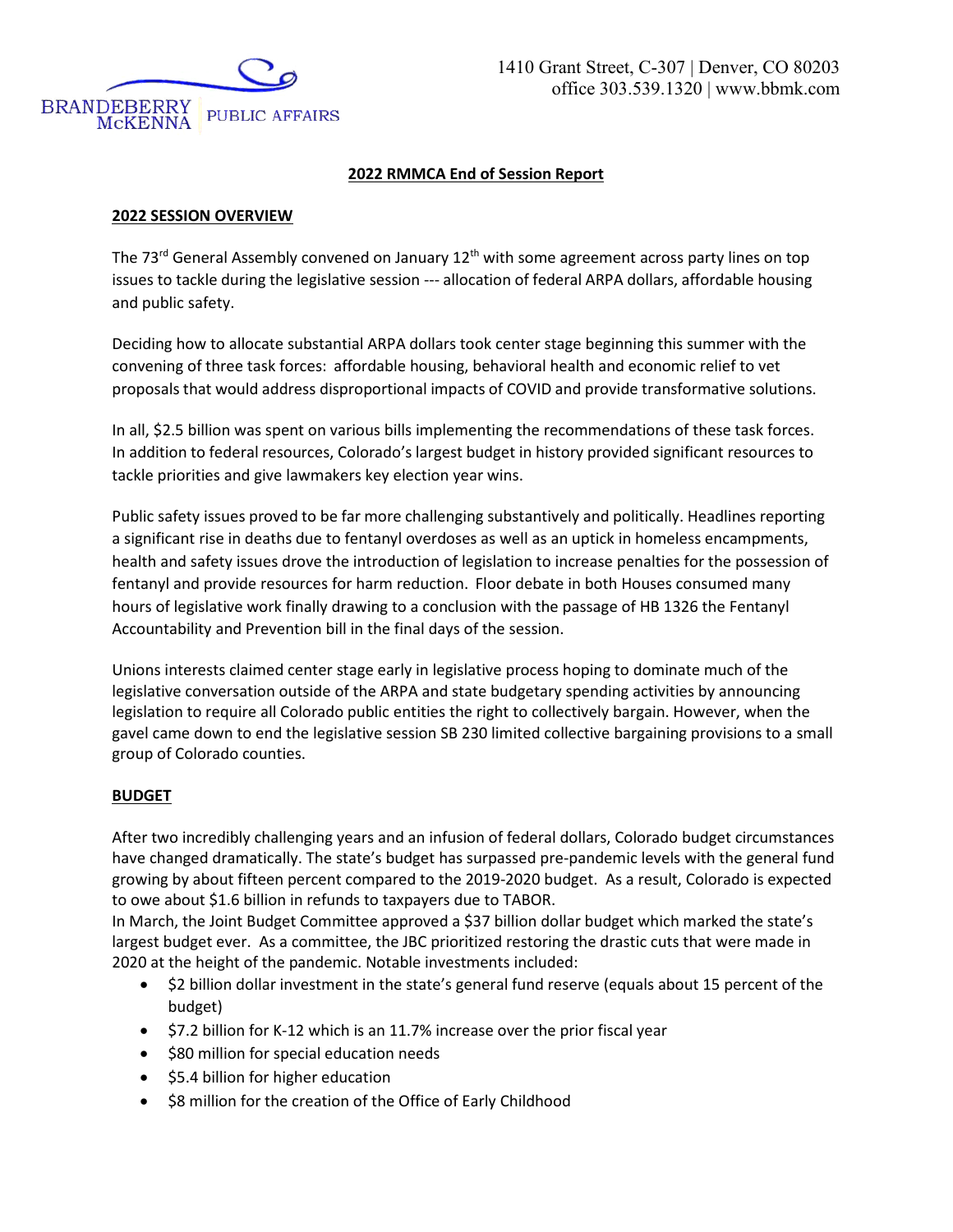

- 3% pay increase for state employees and a 2% increase for state contracted health care workers
- \$157 million in fee relief for Colorado residents and businesses
- \$200 million for property tax relief
- \$700 million in one time dollars to be spent through the legislative process

Separate from the budget, the legislature had an additional \$2.8 billion in federal aid to spend this session. A majority of those dollars were prioritized for affordable housing, behavioral health, workforce, and economic recovery through interim task forces. The behavioral health task force began with \$450 million. The affordable housing task force began with \$399.8 million. The workforce task force began with \$95 million. The remaining \$1.8 billion was set aside for economic recovery and relief for Coloradans. Notable investments included:

- \$600 million to replenish the Unemployment Insurance Trust Fund
- \$342.8 million for state capital construction projects
- \$105 million to provide grants to non-profits and local entities to address homelessness
- \$150 million to provide grants to non-profits and local governments to increase housing supply
- \$150 million to create a revolving loan program for housing developers
- \$91 million for regional workforce grants
- \$90 million to support behavioral health providers statewide
- \$41.7 million to increase residential treatment beds for in-patient behavioral health care
- \$49.5 million to expand and support childcare
- \$61 million to support health care providers
- \$60 million to support groundwater compact compliance
- \$57 million to prepay the State's paid family and medical leave expenses
- \$20 million to support wildfire initiatives

## **2022 Bills of Interest**

**HB22-1026 Alternative Transportation Options Tax Credit**:This bill came out of a summer interim committee charged to examine efficiency of various tax credits. By a unanimous vote the committee recommended an increase of tax credits of 50% for businesses who purchase transit passes for all employees. The bill passed third and final reading on May 11. *The bill passed both chambers.* 

**HB22-1098 Department of Regulatory Agencies Barriers to Practice Regulated Professions** Reps. Bird and Bacon and Senators Liston and Coleman. The bill requires that DORA audit the occupations they regulate to determine barriers to entry for individuals with a criminal history, and specifies procedures for denying a professional license, certification, or registration. *The bill passed both chambers.* 

**HB22-1138 Reduce Employee Single Occupancy Vehicle Trips** sponsored by Reps. Gray and Herod and Senators Winter and Hansen.The bill would have created an income tax credit for employers that provide alternative transportation options to their employees; required large employers to provide alternative transportation options to their employees; and required the Transportation Commission to allocate funds to transportation management associations. *The business community opposed this bill*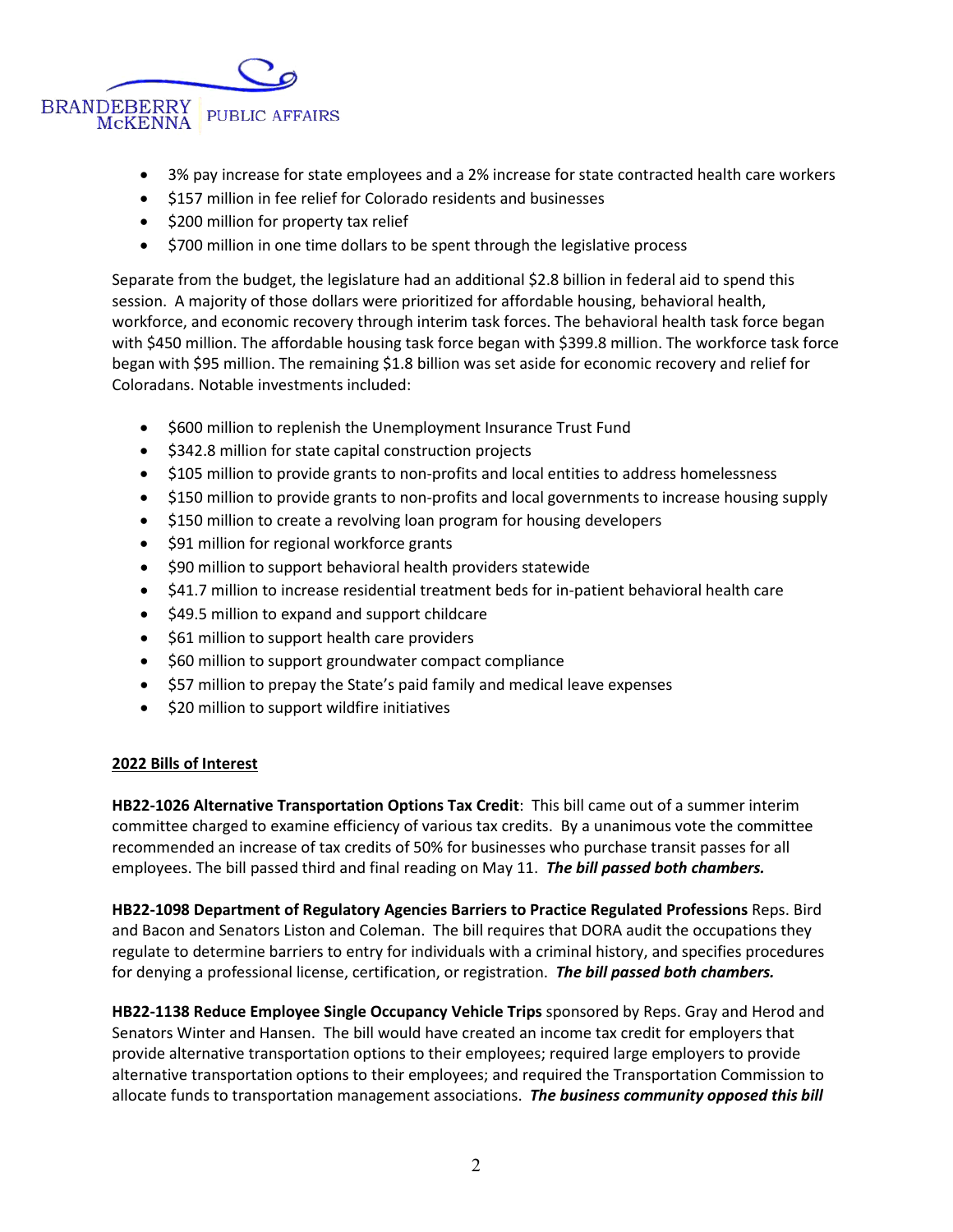

*preferring the incentive approach in HB22-1026 over the mandates in this bill. The bill was postponed indefinitely in the House Finance Committee.* 

**HB22-1152 Prohibit Employer Adverse Action Marijuana Use** sponsored by Rep. Hooton. The bill would have prohibited employers from taking adverse actions against employees or applicants for employment who use medical marijuana during working hours. Additionally, the bill would have prohibited adverse action against employees who use medical or retail marijuana during non-working hours. Where a bona fide occupational requirement existed, the bill would have allowed for employer restrictions on use of medical or retail marijuana. The bill was converted to a regional and independent task force to evaluate what might be considered permissible use and what could be considered impairment. *The bill was opposed by the business community primarily for being in direct conflict with Amendment 64 which legalized marijuana use but preserved an employer's right to establish workplace rules around marijuana consumption. The bill was postponed indefinitely.*

**HB22-1218 Resource Efficiency Buildings Electric Vehicles** sponsored by Rep. Alex Valdez. The bill sets EV capable requirements for future commercial and multifamily residences. *The bill passed both chambers.*

**HB22-1244 Public Protections from Toxic Air Contaminants** sponsored by Reps. Kennedy and Serena Gonzales Gutierrez and Senator Gonzales. The bill creates a new program in the Department of Public Health and Environment to regulate toxic air contaminants based on adverse health effects. It requires certain sources to submit annual toxic emissions reports and creates a toxic air contaminant monitoring program. It also requires the Air Quality Control Commission to identify up to five priority toxic air contaminants, establish health-based standards, and adopt emission control regulations. The final version of HB-1244 included an amendment proposed by Sen. Nick Hinrichsen, a Democrat from Pueblo, during a Senate floor debate on Tuesday. Th[e amendment](https://s3-us-west-2.amazonaws.com/leg.colorado.gov/2022A/amendments/HB1244_L.081.pdf) would require legislative approval of the ambient air quality standards proposed by state regulators for certain toxic pollutants. *The bill passed both chambers.*

**HB22-1355 Producer Responsibility Program for Recycling** sponsored by Rep. Cutter and Senators Priola and Gonzales. The bill creates a producer responsibility program to provide recycling services to covered entities in the state. The program will be implemented by a nonprofit organization in consultation with a newly-created advisory board and overseen by the Department of Public Health and Environment. During the House debate the bill was amended to allow producers to submit an individual program plan as an alternative to joining the PRO. The individual plan must comply with the same requirements and describe how the producer will contribute to the "costs of the department in overseeing the program" and how it will "reimburse service providers that provide recycling services for the covered materials." Senate amendments allow the PRO to use up to 5% of the dues it collects for administration but not for dues for employee bonuses; require that at least every three years, starting in 2028, the state will conduct a review of consumer-cost impacts resulting from the program; and clarify that a private service provider is not required to provide recycling services under the program. *The bill passed both chambers.* 

**HB22-1362 Building Greenhouse Gas Emissions** sponsored by Reps. Bernett and A. Valdez and Senators Winter and Hansen. As introduced the bill would have made municipalities adopt building codes with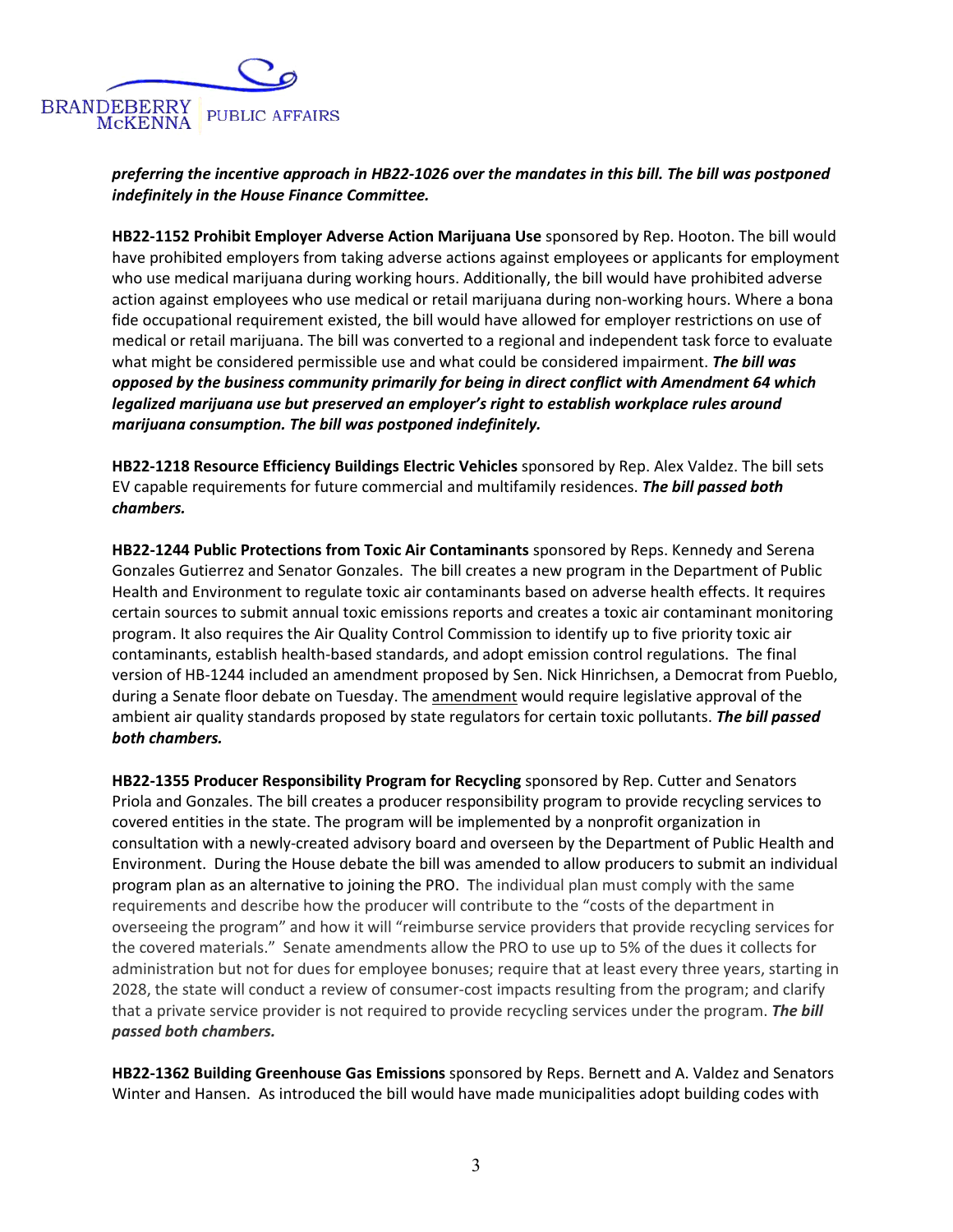

high-energy efficiency and low carbon emissions standards by 2025. However strong opposition from local governments, homebuilders and the business community ensured the adoption of amendments to give more flexibility to cities to select the most appropriate codes and to allow more time to make that decision. The final version of the bill states that new building codes adopted by cities after mid-2023 will have high energy efficiency standards mirroring those in the 2021 IECC, plus standards for making new buildings EV and solar ready. *The bill passed both chambers.*

**HB22-1363 Accountability to Taxpayers Special Districts** sponsored by Reps. Weissman and Boesenecker and Senators Gonzales and Story. The bill would have modified statutory provisions governing the issuance of debt by metropolitan districts. The bill would have prohibited a local government from approving a service plan for a proposed metropolitan district that permits the purchase of district debt by any entity with which a director has disclosed a conflict of interest. The bill would have also prohibited metropolitan district board members that approved the issuance of any debt while serving on the board from acquiring any interest in the debt, except if the debt is acquired indirectly through an investment fund if the member has no input into or control over the individual securities that the fund purchases. *The bill was postponed indefinitely in the Senate State Veterans and Military Affairs Committee.*

**HB22-1367 Updates to Employment Discrimination Laws** sponsored by Reps. Lontine and Gray and Senators Winter and Pettersen. After negotiations failed to reach a compromise on the standard of severe and pervasion in sexual harassment cases, proponents elected to move forward with smaller changes to Colorado's anti-discrimination statutes. The bill amends the Colorado Anti-Discrimination Act to include individuals in domestic service in the definition of employee but allows for the consideration of gender when hiring an employee engaged in child-care-related domestic service. HB 1367 extends the time to file a charge with the Civil Rights Commission from six months to 300 days after the occurrence. The bill also extends the time for the Commission to notice a hearing without losing jurisdiction from 270 days to 450 days. Lastly, the legislation repeals the prohibition against the relief and recovery of certain damages in age discrimination cases. *The bill passed both chambers.*

**SB22-161 Wage Theft Employee Misclassification Enforcement** sponsored by Senators Danielson and Jaquez Lewis, and Reps. Duran and Froelich. The bill updates laws and enforcement procedures related to wage theft and misclassification of employees. The bill adds accountability measures for employers by establishing procedures to repay unpaid wages to an employee upon termination of their employment. Additionally, the bill establishes the Worker and Employee Unit to further investigate wage theft, unemployment insurance, and employee misclassification. *The bill passed both chambers.*

**SB22-230 Collective Bargaining for Counties** sponsored by President Fenberg and Majority Leader Moreno and Majority Leader Esgar. Early drafts of the bill authorized collective bargaining for all public sector employees. The introduced version limited the legislation to only apply to certain county workers. The bill identifies which employees in a county would become eligible to be in a bargaining unit and specifically excludes employees in mass transit operated by a county; schools-including charters; special districts; public hospitals and home rule municipalities. The bill also sets the minimum number of employees for each bargaining unit at 50. The counties must acknowledge and negotiate in good faith with those bargaining units. If negotiations are not agreed to, the county and the union would have to go through mediation and a fact finder could recommend a deal. The county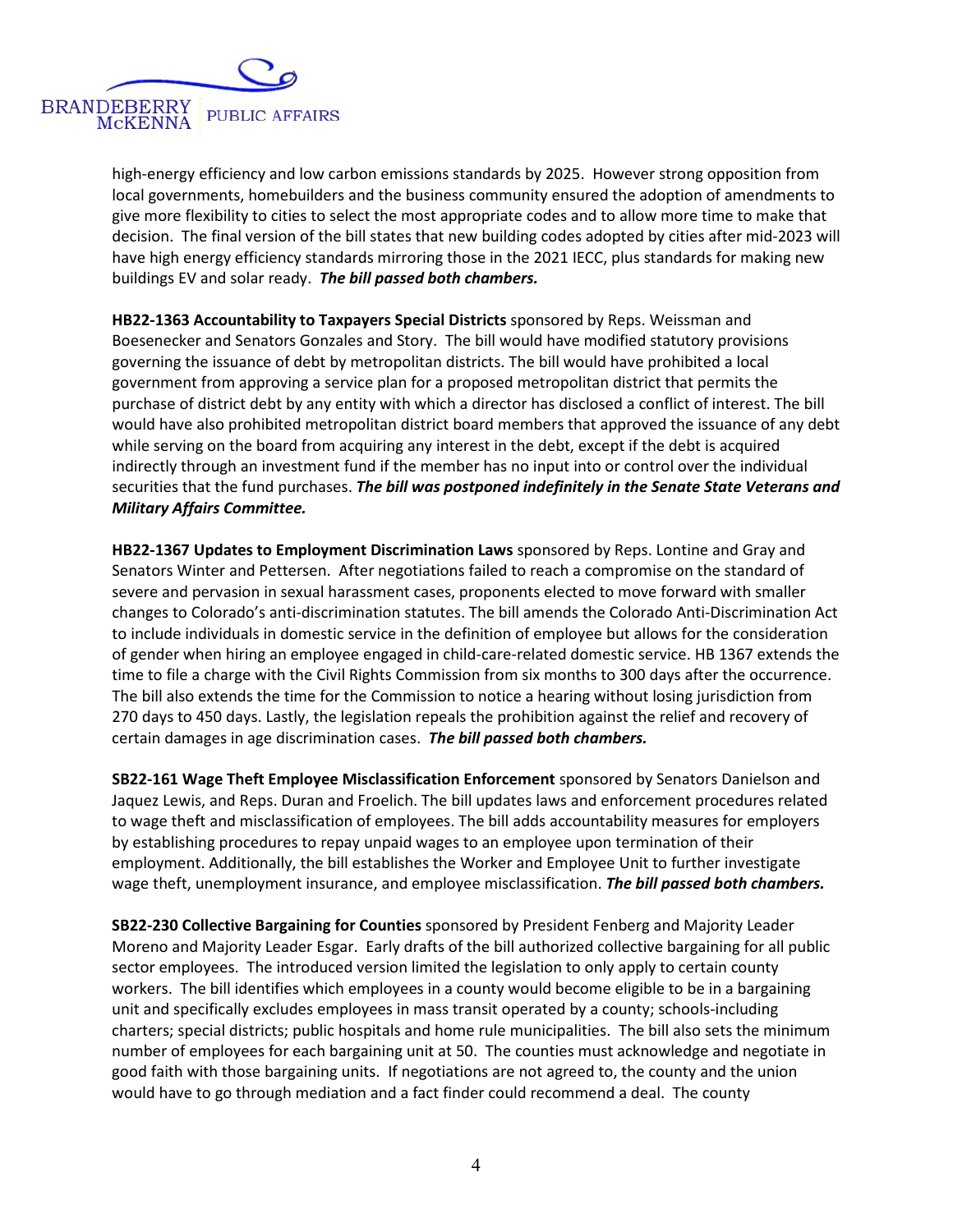

governments are not required to accept the results of a mediation process and workers are not allowed to strike. *During the last few days of the legislative session the sponsors agreed to an amendment to exclude workers in the state's smallest 14 counties from the bill. The bill passed both chambers.*

**SB22-234 Unemployment Compensation** sponsored by Senators Hansen and Rankin, and Reps. Ortiz and Snyder. The bill creates the Title XII Repayment Fund and makes a one time transfer of \$600 million from the American Rescue Plan Act funds to replenish the Unemployment Insurance Trust Fund. The bill permanently increases partial unemployment benefits, delays the solvency surcharge on employers until 2024, repeals the requirement for an individual to wait one week before becoming eligible for unemployment compensation, and provides for payment of benefits to undocumented workers whose employers had been paying into the fund on their behalf. Lastly, the bill clarifies eligibility requirements for an individual to receive recovery benefits. *The bill passed both chambers.*

**SB22-238 2023 & 2024 Property Tax** sponsored by Senators Hansen and Rankin and Reps. Weissman and Neville. The bill temporarily reduces property tax assessments, requires that a portion of the resulting revenue reduction be reimbursed to local governments, and makes a transfer of \$200 million to the State Education Fund. Backfills of local government and governmental entity's revenue are based on population and percentage growth in property tax assessment values. *The bill passed both chambers.*

#### **Looking Ahead**

## **STATE RACES**

The 2022 election year will include all statewide offices along with a key US Senate race. Given national polling which shows a bit of a head wind for democrats, mainstream GOP candidates are hopeful that upon the conclusion of the June 28 primary election, a slate of candidates can run effectively and possibly win a few of the state-wide elected offices. Only two settled general election races are set, the State Treasurer where incumbent Dave Young will face former Lt. Gov candidate and state legislator Lang Sias and incumbent Democrat Phil Weiser will face Republican John Kellner for the office of Attorney General.

There are GOP primary battles for Secretary of State with indicted Mesa County Clerk Tina Peters challenging former Jefferson County Clerk Pam Anderson. Republican Gubernatorial candidate Heidi Ganahl also faces primary challenger, Greg Lopez and the winner of this contest will face the very wellfunded current Democrat Governor Jared Polis.

#### **US SENATE**

Republicans have a crowded US Senate field where the winner of the Republican Primary between Ron Hanks, Daniel Hendricks or Joe O'Dea will face off against incumbent Democrat US Senator Michael Bennett.

#### **US CONGRESS**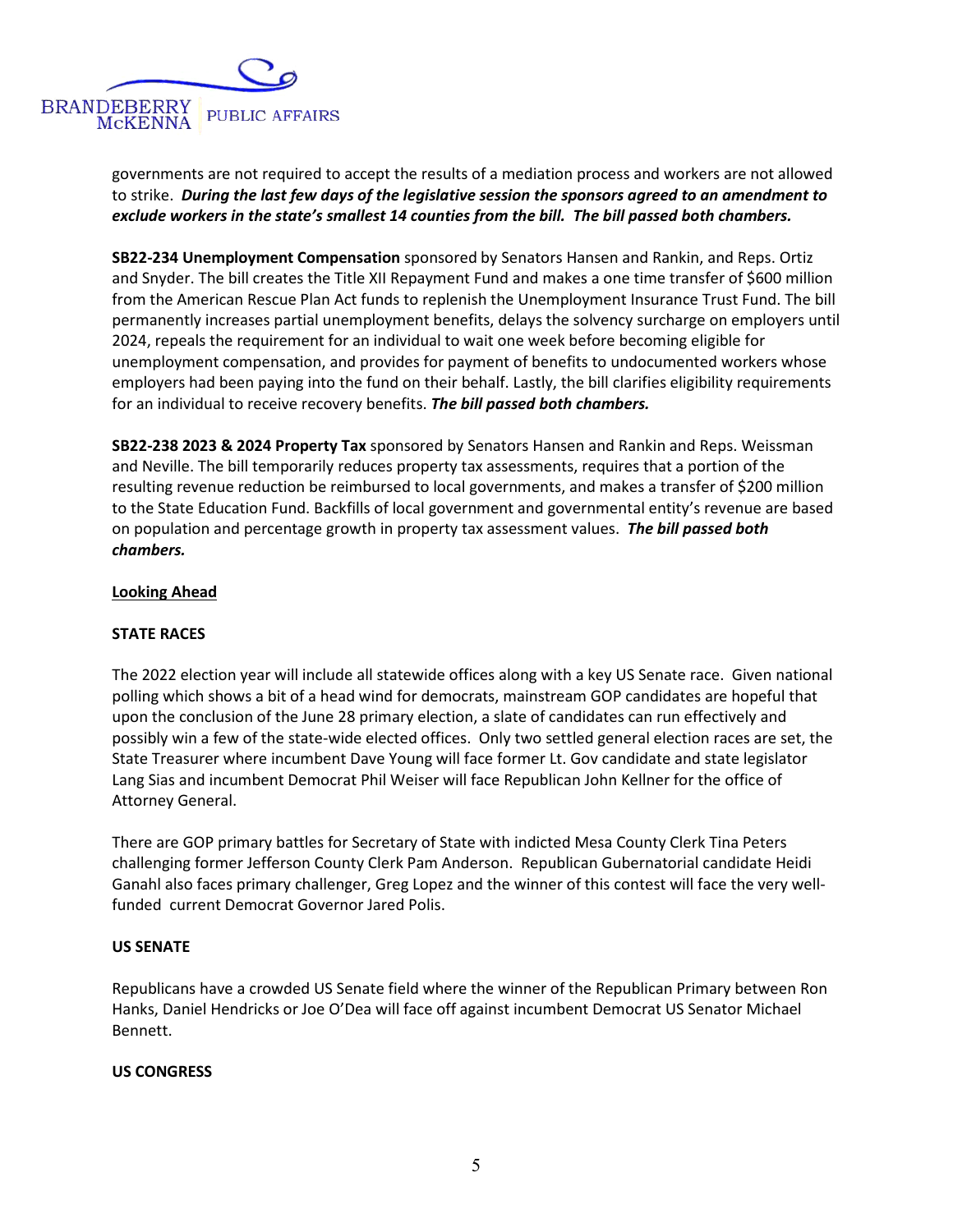

As a result of redistricting, Colorado has now gained a congressional seat. Democrat and current State Representative Yadira Caraveo secured her party's nomination and will face the winner of a crowded Republican primary between Tyler Allcorn, Barbara Kirkmeyer, Jan Kulmann and Lori Saine.

With the retirement of Congressman Perlmutter, the competitively drawn 7<sup>th</sup> congressional district will see a nationally watched and funded race between Democrat current State Senator Brittany Pettersen facing the winner of another crowded Republican field featuring Erik Aadland, Laurel Imer and Tim Reichert.

Congressman Doug Lamborn will face state representative Dave Williams in a Republican primary in CD 5 and Congresswomen Lauren Boebert will face a primary challenge from State Senator Don Coram. Congresswoman DeGette and Congressman Buck (CD1 and CD4) remain virtually unchallenged.

#### **STATE LEGISLATURE**

The 2022 State legislative election year will bring significant changes to the makeup of the General Assembly as voters will consider candidates for all 65 seats in the House and a third of the seats in the Colorado Senate.

The Senate is currently controlled by Democrats who have a 20-15 majority. There are 4 members of the Colorado Senate who are term limited and given newly formed redistricting maps, the Republicans see a path towards regaining control of the State Senate. If the Democrats maintain majority control, we expect to see the same leadership makeup with President Fenberg and Majority Leader Moreno maintaining their roles under the dome. If Republicans win a majority and Senator Lundeen survives a primary challenge in June it is widely expected that he will move into a leadership role.

Key Senate races to watch include the following:

- Senate District 20 (Pettersen/running for CD6 open seat) between Democrat Rep. Lisa Cutter vs. Republican Tim Walsh
- Senate District 8 (open seat Donovan/term limited) Democrat Rep. Dylan Roberts vs. Republican primary winner in Matt Solomon vs Richard Cimino race
- Senate District 9 Republican primary incumbent Senator Paul Lundeen vs Lynda Wilson. The winner of GOP primary will face Democrat Nancy Werle
- Senate District 3 incumbent Democrat Nick Hinrichsen vs. Democrat Jason Munoz and a 3 way Republican race between Judy Reyher, Ron Parker, Stephen Varela
- Senate District 11 (open seat) Democrat Rep. Tony Exum vs. Democrat Yolanda Avila winner will face Republican Senator Dennis Hisey
- Senate District 27 (open seat) Democrat Rep. Tom Sullivan vs Republican Julie Marie Shepherd.
- Senate District 15 Republican Senator Rob Woodward vs. Democrat Janice Marchman
- Senate District 35 (open seat) Republican Primary Rod Pelton vs. Kevin Conrad

The House is currently controlled by Democrats who have 41 seats compared to Republicans 24. Given the large Democratic majority, there is little chance of change in Democratic control but given the amount of turnover due to term limits huge shifts in leadership are likely to occur. Both the current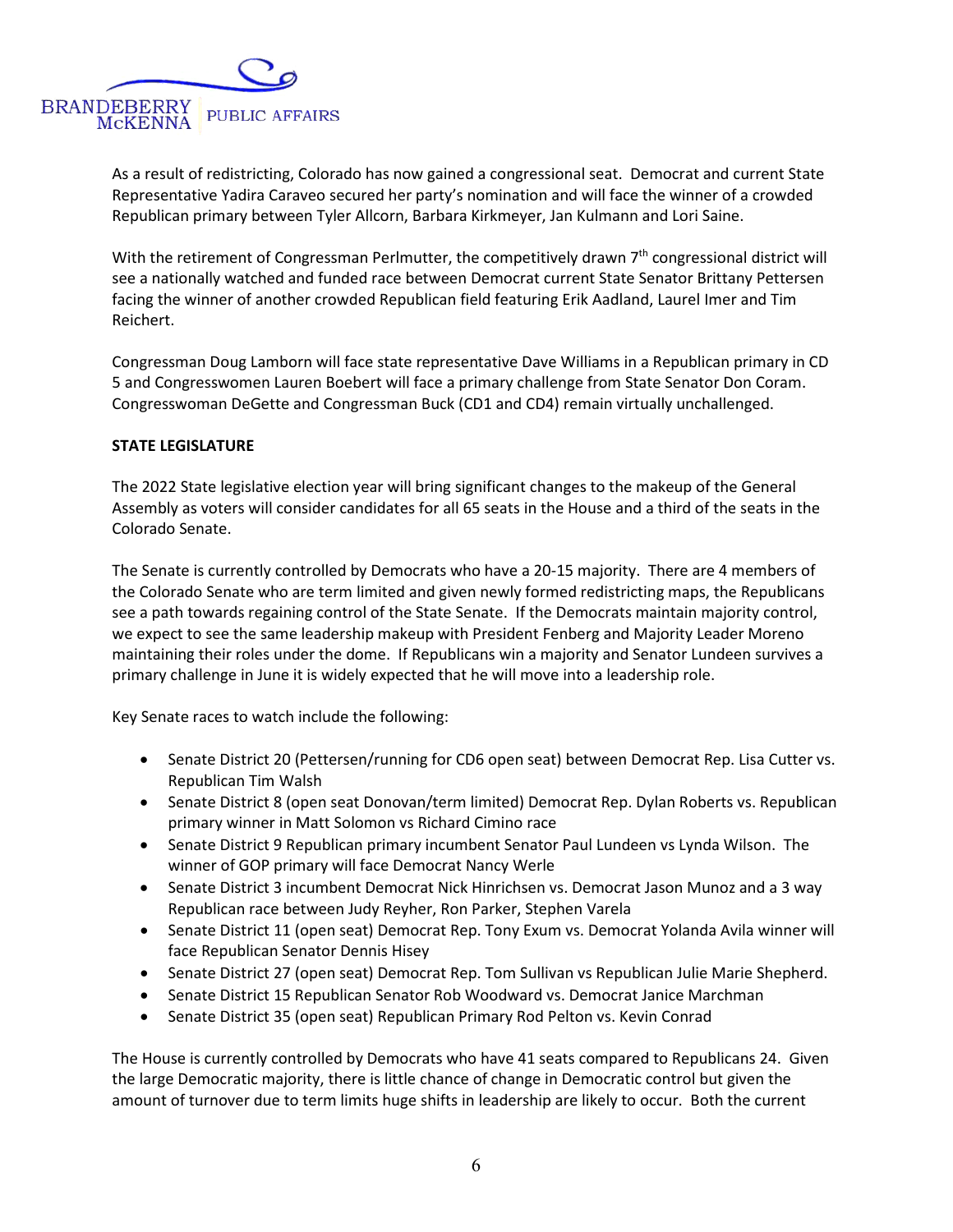

Speaker and Majority Leader will not be returning and the jockeying for House leadership will be fierce. House Republicans find themselves losing incumbents to early retirement and their minority leader fending off a GOP primary. Control of the minority party will be dependent on which races they can maintain or pick up.

Key House races to watch including the following:

- House District 6 (open seat) Democrat primary between Katie March and Elisabeth Epps
- House District 14 (open seat) Republican primary between Rose Pugliese vs. Joe Woyte
- House District 16 (open seat) Republican Dave Donelson vs. Democrat Stephanie Vigil
- House District 17(open seat) Democrat primary between Regina English vs. Misha Smith
- House District 18 Democrat Marc Snyder (incumbent) vs. winner of Republican primary Shana Black vs Summer Groubert
- House District 25 Winner of Republican primary incumbent Colin Larson vs Mary Lynn "Dede" Wagner vs. Democrat Tammy Story
- House District 26 (open seat) Winner of Republican primary Savannah Wolfson vs Glenn Lowe vs. Democrat Meghan Lukens
- House District 34 (open seat) Winner of Democrat primary Sam Nizam vs Jenny Willford vs. Republican Kevin Allen
- House District 42 (open seat) Winner of Democrat primary Mandy Lindsay vs Gail Pough vs. Republican Cory Parella.
- House District 43 (open seat) Republican Primary Kurt Huffman vs. Robin Webb
- House District 44 (open Seat) Republican Primary Anthony Hartsook vs. Terry Dodd
- House District 45 (open seat) Republican Primary Lisa Frizell and Bill Jack vs. Democrat Ruby Martinez
- House District 48 (open seat) Republican Primary Gabe Evans vs. Terry DeGroot
- House District 51 Republican Primary Hugh McKean vs. Austin Hein
- House District 55 Republican Primary Rick Taggart and Patricia Weber vs. Democrat Damon Davis
- House District 57 Democrat Primary Cole Buerger vs. Elizabeth Velasco and Republican Perry Will
- House District 61 (open seat) Republican Primary Caroline Cornell and David Woolever vs. Democrat Eliza Hamrick
- House District 62 Democrat Primary Donald Valdez and Robert Dimick vs. Republican Ryan Williams and Carol Riggenbach
- House District 63 Republican Primary Richard Holtorf vs. Democrat Jessie Vance

## **BALLOT INITATIVES**

The 2022 General Election will see a plethora of ballot Initiatives alongside the state legislative races. As 2022 is an even year, ballot initiatives are not limited to having a fiscal or tax impact. As of May  $6^{th}$ , only one ballot initiative has qualified for the 2022 ballot—Initiative 31 "State Income Tax Rate Reduction" while 7 other initiatives have been approved for circulation. These 7 initiatives are: